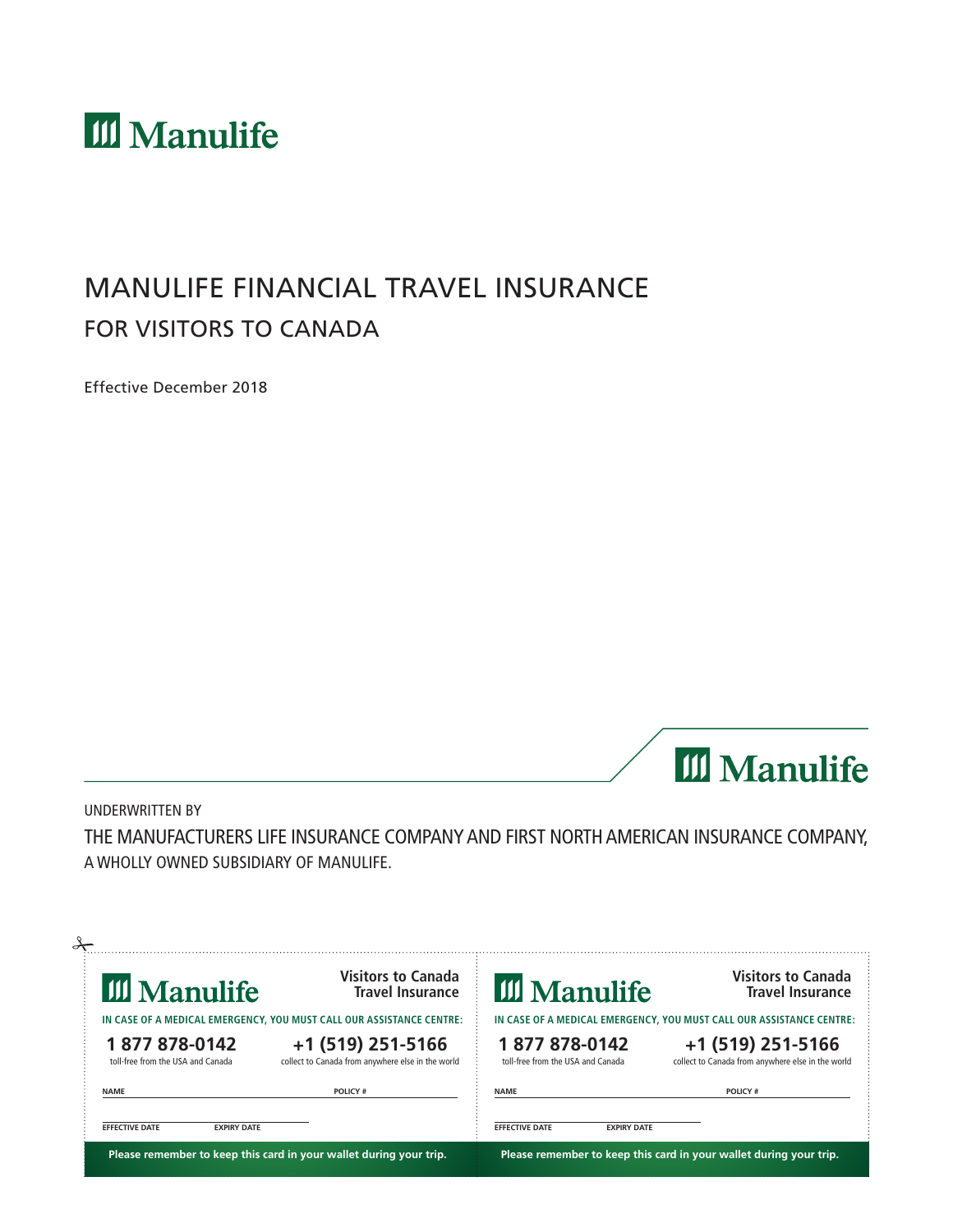### **MANULIFE FINANCIAL TRAVEL INSURANCE FOR VISITORS TO CANADA**

Effective December 2018

Accessible formats and communication supports are available upon request. Visit **[Manulife.com/accessibility](http://www.manulife.com/accessibility)** for more information.

**10-Day Free Look** – If you notify us within 10 days of your purchase date, as indicated on your confirmation, that you are not completely satisfied with your policy, we will provide a full refund if you have not already departed on your trip and there is no claim in progress. Refunds are only available when Manulife receives your request for a refund before your departure date.



Everyone wants to have a carefree trip and should be able to travel with confidence in their travel insurance purchase. Most people travel every day without a problem, but if something does happen, the member companies of the Travel Health Association of Canada (THiA) want you to know your rights. THiA's Travel Insurance Bill of Rights and Responsibilities builds on the golden rules of travel insurance:

> Know your health • Know your trip Know your policy • Know your rights

For more information, go to

a day, each day of the year.

 $\frac{1}{2}$ 

www.thiaonline.com/Travel\_Insurance\_Bill\_of\_Rights\_and\_Responsibilities.html

If you need medical attention or must make any other type of claim during your trip, call us for assistance first. The Assistance Centre is open 24 hours

Please note that if you do not call the Assistance Centre within 24 hours of hospitalization, you will have to pay 20% of the eligible medical expenses we would normally pay under this policy. If it is medically impossible for

# TABLE OF CONTENTS

| 1.             |                                         |  |
|----------------|-----------------------------------------|--|
| 2.             |                                         |  |
| 3.             |                                         |  |
| 4.             |                                         |  |
| 5.             |                                         |  |
| 6.             |                                         |  |
|                |                                         |  |
|                |                                         |  |
|                |                                         |  |
|                |                                         |  |
|                |                                         |  |
|                |                                         |  |
|                |                                         |  |
| 7 <sub>1</sub> |                                         |  |
| 8.             |                                         |  |
|                |                                         |  |
|                |                                         |  |
|                |                                         |  |
| 9.             |                                         |  |
|                |                                         |  |
|                |                                         |  |
|                |                                         |  |
|                |                                         |  |
|                |                                         |  |
|                |                                         |  |
|                |                                         |  |
|                |                                         |  |
|                | How does this insurance work with other |  |
|                |                                         |  |
|                |                                         |  |
|                |                                         |  |

If you need medical attention or must make any other type of claim during your trip, call us for assistance first. The Assistance Centre is open 24 hours a day, each day of the year.

Please note that if you do not call the Assistance Centre within 24 hours of hospitalization, you will have to pay 20% of the eligible medical expenses we would normally pay under this policy. If it is medically impossible for you to call, please have someone call on your behalf.

Immediate access to the Assistance Centre is also available through its TravelAid mobile app. To download the app, visit: **http://www.active-care.ca/en/travelaid/**



you to call, please have someone call on your behalf.

through its TravelAid mobile app. To download the app, visit: **http://www.active-care.ca/en/travelaid/**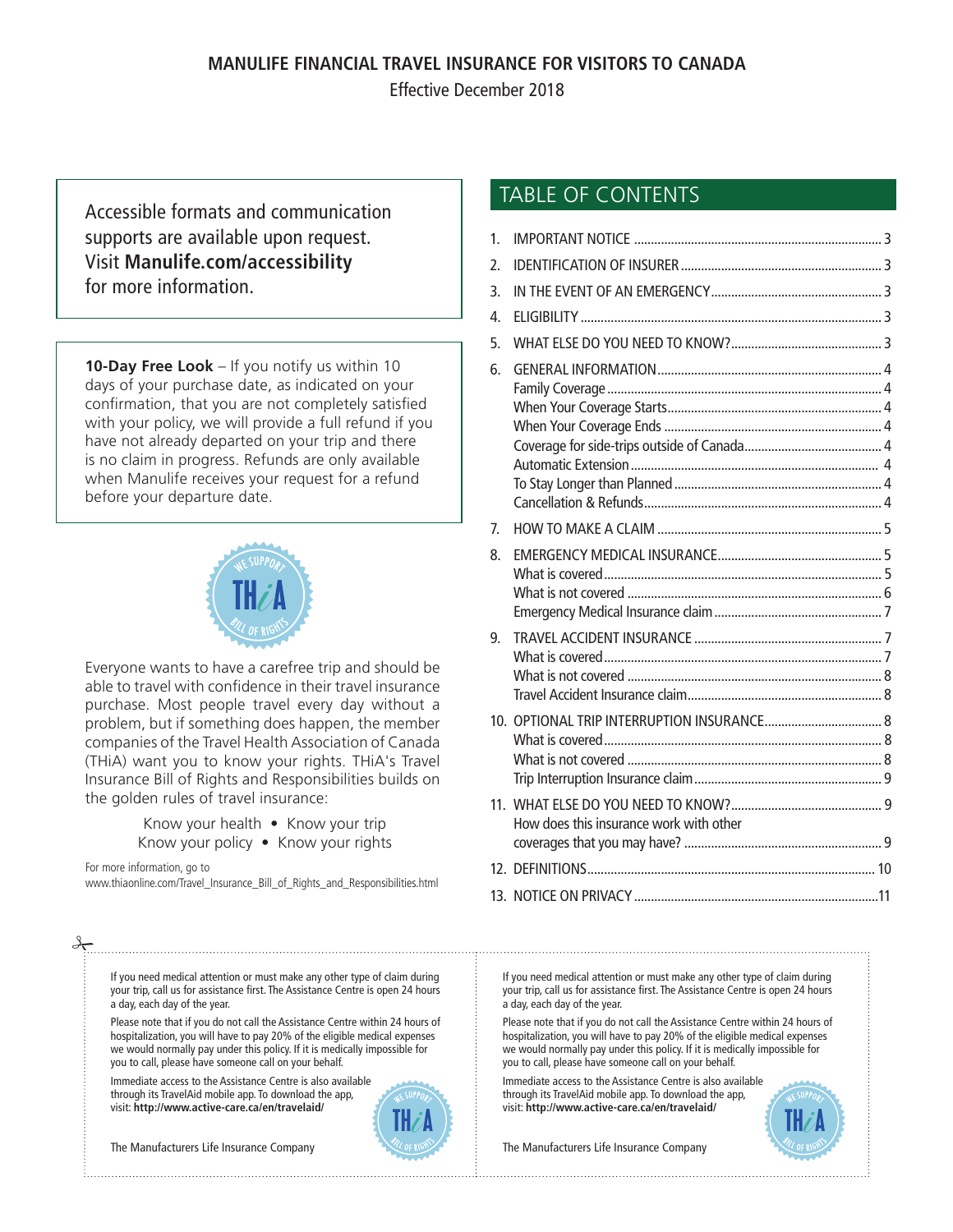# SECTION 1 – IMPORTANT NOTICE

#### **READ YOUR POLICY CAREFULLY BEFORE YOU TRAVEL**

- Travel insurance is designed to cover losses arising from sudden and unforeseeable circumstances. It is important that you read and understand your policy before you travel, as your coverage may be subject to certain limitations or exclusions.
- Your policy may not provide coverage for a medical condition and/or symptoms that existed prior to your trip. Check to see how this applies in your policy and how it relates to your departure date, date of purchase or effective date.
- In the event of an accident, injury or sickness, your prior medical history may be reviewed when a claim is made.
- If your policy provides travel assistance, you may be required to notify the designated assistance company prior to treatment.
- Your policy may limit benefits should you not contact the assistance company within a specified period of time.

### **Notice Required by the Alberta Insurance Act:**

This policy contains a provision removing or restricting the right of the insured to designate persons to whom or for whose benefit insurance money is to be payable.

**ITALICIZED WORDS** have a specific meaning. Please refer to the "Definitions" section of this policy, to find the meaning of each italicized word.

# SECTION 2 – IDENTIFICATION OF INSURER

This policy is underwritten by The Manufacturers Life Insurance Company (Manulife) and First North American Insurance Company (FNAIC), a wholly owned subsidiary of Manulife. Any risks identified with the symbol ‡ throughout this document are covered by FNAIC. Manulife has appointed Active Claims Management Inc. (operating as Active Care Management) as the provider of all assistance and claims services under this policy.

## SECTION 3 – IN THE EVENT OF AN *EMERGENCY*

### **CALL THE ASSISTANCE CENTRE IMMEDIATELY**

**1 877 878-0142 toll-free from Canada or the U.S. or +1 (519) 251-5166 collect from anywhere else.** 

### **Our Assistance Centre is there to assist you 24 hours a day, each day of the year.**

Immediate access to the Assistance Centre is also available through its TravelAid mobile app. The TravelAid mobile app can also provide you with directions to the nearest medical facility, and local emergency telephone numbers (such as 911 in North America)

To download the app, visit: **http://www.active-care.ca/en/travelaid/**

Please note that if you do not call the Assistance Centre in an emergency and prior to treatment, you will have to pay 20% of the eligible medical expenses we would normally pay under this policy. If it is medically impossible for you to call, please have someone call on your behalf.

Our Assistance Centre also offers a medical consultation service that connects you within minutes to a Canadian licensed primary care physician to get an assessment, diagnosis and prescription as needed. Be sure to ask the Assistance Agent to be referred to the Maple telemedicine service available twenty-four hours a day, seven days a week. Currently, Maple is available in Ontario, British Columbia, Nova Scotia, Manitoba, Newfoundland and Labrador, Alberta, Prince Edward Island, New Brunswick, Quebec, Nunavut and Yukon. As a visitor to either of these provinces, you can use Maple during your stay in the province.

# SECTION 4 – ELIGIBILITY

### **WHO CAN APPLY?**

- Visitors to Canada;
- Canadians who are not eligible for benefits under a government health insurance plan;
- Persons who are in Canada on a work visa or Parent and Grandparent Super Visa; or
- New immigrants who are awaiting Canadian government health insurance plan coverage.

### **ELIGIBILITY REQUIREMENTS**

You are not eligible for coverage under this policy if any of the following apply to you:

- you are travelling against the advice of a physician;
- you have been diagnosed with a terminal illness with less than 2 years to live;
- you have a kidney condition requiring dialysis;
- you have used home oxygen during the 12 months prior to the date of application;
- you have been diagnosed with Alzheimer's disease or any other form of dementia;
- you are under 30 days or over 85 years of age (over 69 years of age for \$150,000 Emergency Medical coverage);
- you reside in a nursing home, home for the aged, other long-term care facility or rehabilitation centre;
- you require assistance with activities of daily living.

### SECTION 5 – WHAT ELSE *YOU* NEED TO KNOW WHEN APPLYING FOR COVERAGE:

- Coverage must not exceed 365 days.
- Application for insurance may be made before or after you arrive in Canada.
- Plan B applicants 40 years of age or over must complete the medical questionnaire.
- A waiting period will apply, except in the case of injury, if you purchase this insurance after your arrival in Canada or after the expiry date of an existing Visitors to Canada policy issued by us. Please review the waiting period definition.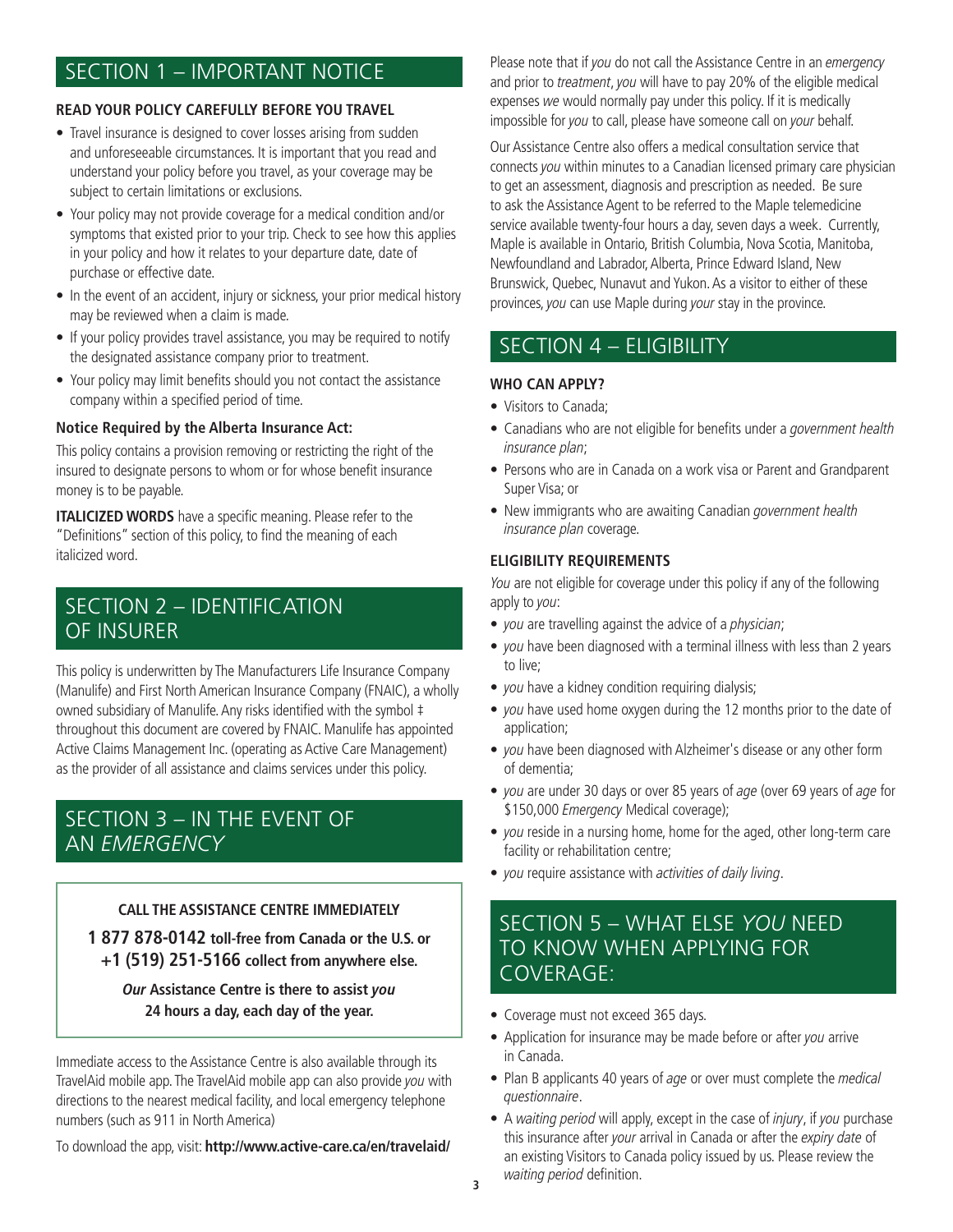- You may not be covered under more than one plan during your trip.
- A \$75 deductible applies to each claim made under this policy, unless you chose the option of no deductible, \$500, \$1,000, \$2,500, or \$5,000 deductible per claim in your application for insurance, and paid the applicable premium. The deductible amount is the amount of covered expenses that you are responsible for paying per person per emergency medical claim. Your deductible amount is in Canadian dollars. The deductible amount is shown on your confirmation.
- **Under Plan A, no benefits are payable for a pre-existing condition that existed within the 180 days prior to your effective date of insurance. Please refer to the section "WHAT IS NOT COVERED UNDER EMERGENCY MEDICAL INSURANCE".**
- **Under Plan B, no benefits are payable for a pre-existing condition that is not stable within 180 days of the effective date. Please refer to the section "WHAT IS NOT COVERED UNDER EMERGENCY MEDICAL INSURANCE".**

### SECTION 6 – GENERAL INFORMATION

**To apply for coverage**, you or someone on your behalf must complete and sign the Manulife Financial Visitors to Canada application for insurance form not more than 365 days before the effective date of coverage, and return it to us with your payment of the required premium.

**Family Coverage** is available under Plan A if you purchased and paid the premium for Family Coverage. The parent(s) must be under the age of 60 and their unmarried dependent son or daughter, travelling with them must be:

- dependent on the parent(s) for support; and
- named on the confirmation; and
- at least 30 days of *age* but under 21 years of *age*; or,
- any age if mentally or physically disabled.

**Your coverage starts** on the later of:

- the effective date of insurance as shown on your confirmation; or
- the time and date you arrive in Canada from home.

Except for losses resulting from any *injury*, coverage will begin 48 hours after the effective date if you purchase your policy:

- after the expiry date of an existing Manulife policy; or
- after you leave home.

When coverage is purchased prior to leaving home with an effective date equal to the date and time you are scheduled to arrive in Canada, coverage will also be provided with no additional premium during your uninterrupted flight directly to Canada. An uninterrupted flight can include a stop-over provided you do not leave the airport.

#### **Your coverage ends** on the earliest of the following:

- each time you leave Canada to return home;
- when your policy expires as shown in your confirmation;
- when you become a resident of a nursing home, home for the aged, or other long-term care facility during your trip;
- no more than 365 days after your effective date of insurance; or
- the first day you become insured under a government health insurance plan. EXCEPTION: If you are a visitor to Canada with an IEC work permit, this policy will continue to provide eligible benefits that are not covered by your government health insurance plan.

At no additional premium, coverage is included up to the date and time you arrive home following an uninterrupted flight from Canada directly home, with no intention to return to Canada during your period of coverage under this insurance. An uninterrupted flight can include a stopover provided you do not leave the airport.

During your coverage period, if you return home under the Trip Break benefit (#13), your Visitors to Canada coverage will be suspended but not terminated and when you return to Canada, your policy coverage will resume provided you are still eligible for coverage. There will be no refund of premium for any of the days during your return home.

#### **Insurance coverage for side-trips outside Canada**

This insurance provides coverage while travelling outside Canada (excluding your country of origin), as long as your side-trip originates and terminates in Canada and does not exceed the lesser of: 30 days per policy or 49% of your total number of coverage days as stated on your confirmation.

During your coverage period, if you take a side-trip outside of Canada that is longer than that permitted in this policy, your Visitors to Canada coverage will be suspended for the remainder of your side-trip but your coverage will not be terminated. When you return to Canada, your coverage will resume.

**Automatic extension of your coverage** is provided beyond the date you were scheduled to return home as per your confirmation if:

- your common carrier is delayed and prevents you from travelling on your expiry date. In this case, we will extend your coverage for up to 72 hours;
- you or your travel companion are hospitalized on your expiry date. In this case, we will extend your coverage during the hospitalization up to a maximum of 365 days or until, in our opinion, you are stable for discharge from the *hospital* or for evacuation home, whichever is earlier, and for up to 5 days after discharge from the *hospital*;
- you or your travel companion have a medical condition that does not require hospitalization but prevents travel on your expiry date, as confirmed by a *physician*. In this case, we will extend your coverage for up to 5 days.

**To extend your coverage**, you must make your request before your expiry date or the date you were scheduled to return home as per your confirmation. If you have had no change in your health status and have had no event that has resulted or may result in a claim against the policy since the effective date of insurance, the extension may be issued upon request. Otherwise, the extension is subject to the approval of the Assistance Centre. In order to avoid the waiting period, purchase your extension of coverage before the expiry date of your existing Visitors to Canada policy issued by us.

#### **To obtain a refund of premium:**

- a) If you are cancelling your policy because your application for a Parent and Grandparent Super Visa was refused, you must provide proof of visa refusal with your request for a full refund. Otherwise, you can ask for a full refund at any time before the effective date of your insurance.
- b) If you obtain Canadian government health insurance plan coverage, or return home before the date you were scheduled as per your confirmation, and have not reported or initiated a claim, you may ask for a refund of the premium for the unused days of your trip. You will need to provide proof of the date you actually returned home or the effective date of your Canadian government health insurance plan coverage. Simply contact us to ask for a refund. All travellers insured under the same policy must return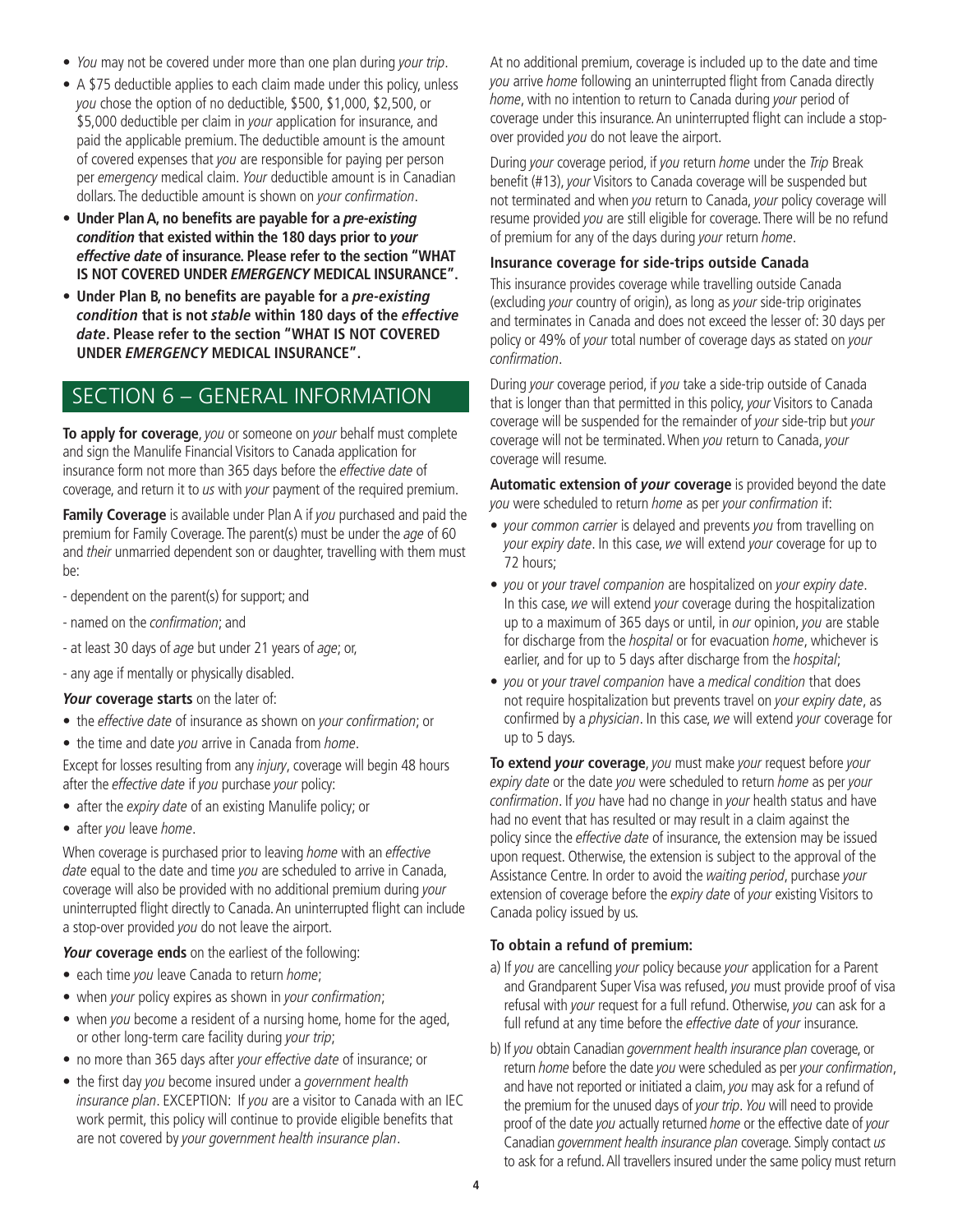together or have Canadian government health insurance plan coverage in effect for a refund to be possible. Minimum premium refund amount is \$25.

- c) If you hold a Parent and Grandparent Super Visa and have purchased 365 days of coverage, and are requesting a partial refund due to your early return to your home or departure from Canada and:
	- have had no claim that has been reported, paid or denied, - unused premiums (minimum of \$25) may be refunded when you have provided proof of return to your home or departure from Canada: or
	- have reported a claim or have a payable claim for which the payment has not been issued or the total amount of all reported eligible claim expenses will not exceed the deductible amount, or if a claim has been denied,
		- you may apply to have such claim withdrawn and, subject to our approval, the unused premium may be refunded less a handling fee of \$300 per claim, which will be deducted from any amount to be refunded. Any expenses related to any claim that you withdraw, will be your responsibility for payment.
	- a claim has been paid, - no refund is possible.

A written request to cancel this policy must be received within 60 days following the date you return home along with proof of your departure from Canada. In no event will we back-date a cancellation to more than 60 days prior to the date of receipt of your cancellation request. If your cancellation request must include a copy of your return airline ticket or a copy of your boarding pass, and a copy of every page of your passport to verify that you did not visit Canada between the date you returned home and the date you submitted your refund request and a statement saying that you have not incurred any paid claims and will not report or submit any claims against this policy. Once any refund of premium has been requested, no expenses will be accepted for consideration under the policy, regardless of the date the expense was incurred. Refunds will be credited to the same credit card used to charge the premium. No refunds are available for *Trip* Interruption Insurance after the *effective date*, side-trips or Trip Breaks.

# SECTION 7 – HOW TO MAKE A CLAIM

**To make a claim due to sickness or injury during your trip**, **please call the Assistance Centre at:**

> **1 877 878-0142 Toll-free from the USA and Canada.**

**+1 (519) 251-5166 Collect to Canada from anywhere else.**

Immediate access to the Assistance Centre is also available through its TravelAid mobile app. To download the app, visit: **http://www.active-care.ca/en/travelaid/**

**Call within 24 hours of hospitalization.** If you do not contact the Assistance Centre before receiving medical treatment, you will have to pay 20% of the medical expenses we would normally pay under this insurance. If it is medically impossible for you to call when the *emergency* happens, the 20% co-insurance will not apply. In this case, we ask that you call as soon as you can or that someone call on your behalf.

The Assistance Centre will verify and explain your coverage to you; refer you to a medical provider; arrange to have your covered expenses billed directly to us where possible; and monitor your medical condition.

Please mail all original receipts, bills and invoices to: **Manulife Financial Travel Insurance c/o Active Care Management P.O. Box 1237, Stn. A**

# **Windsor, ON N9A 6P8**

Your claim must be sent to us within 90 days of your loss. Ensure you keep a copy of your receipts, bills and invoices for your records.

To determine which documents are needed for each type of claim, refer to the insurance plan under which you are filing a claim.

## SECTION 8 – WHAT IS COVERED UNDER *EMERGENCY* MEDICAL INSURANCE?

Under Emergency Medical Insurance, you are covered for the actual eligible covered expenses related to the medical attention you need if a medical emergency begins unexpectedly after your effective date of insurance and when these expenses are not covered by any other benefit plan. The maximum amount payable is based on the plan you have purchased. Medical attention must be required as part of your emergency treatment and ordered by a physician (or a dentist in the case of dental treatment). Covered expenses and benefits are subject to the policy's exclusions and limitations and your deductible amount. The deductible amount is the amount of covered expenses that you are responsible for paying per person per emergency medical claim. Your deductible amount applies to the amount remaining after any covered expenses are paid by any other benefit plan you may have. The deductible amount is shown on your confirmation and applies to each claim.

#### **All medical procedures and/or tests (including but not limited to MRI, MRCP, CAT Scan, CT Angiogram, Nuclear Stress Test, Angiogram or Cardiac Catheterization or any surgery) must be authorized by the Assistance Centre in advance.**

We will cover Benefits #5 to #11 and #13 only if they have been authorized and arranged by the Assistance Centre.

Eligible covered expenses include:

- **1. Expenses to receive emergency medical attention** Reasonable and customary charges for medical care received from a physician in or out of *hospital*, the cost of a *hospital* room (semi-private room when available or an intensive care unit when medically necessary); the services of a licensed private duty nurse while you are in hospital; the rental or purchase (whichever is less) of a hospital bed, wheelchair, brace, crutch or other medical appliance; tests that are needed to diagnose or find out more about your condition; and drugs that are prescribed for you and are available only by prescription from a physician or dentist. Follow-up visits are covered until the attending physician or our medical advisors declare the end of the medical emergency.
- **2. Expenses for paramedical services** Treatment received from a licensed chiropractor, osteopath, acupuncturist, chiropodist, physiotherapist or podiatrist, up to \$70 per visit to a maximum of \$700 for a covered injury. Your paramedical practitioner must be a person other than yourself or an immediate family member.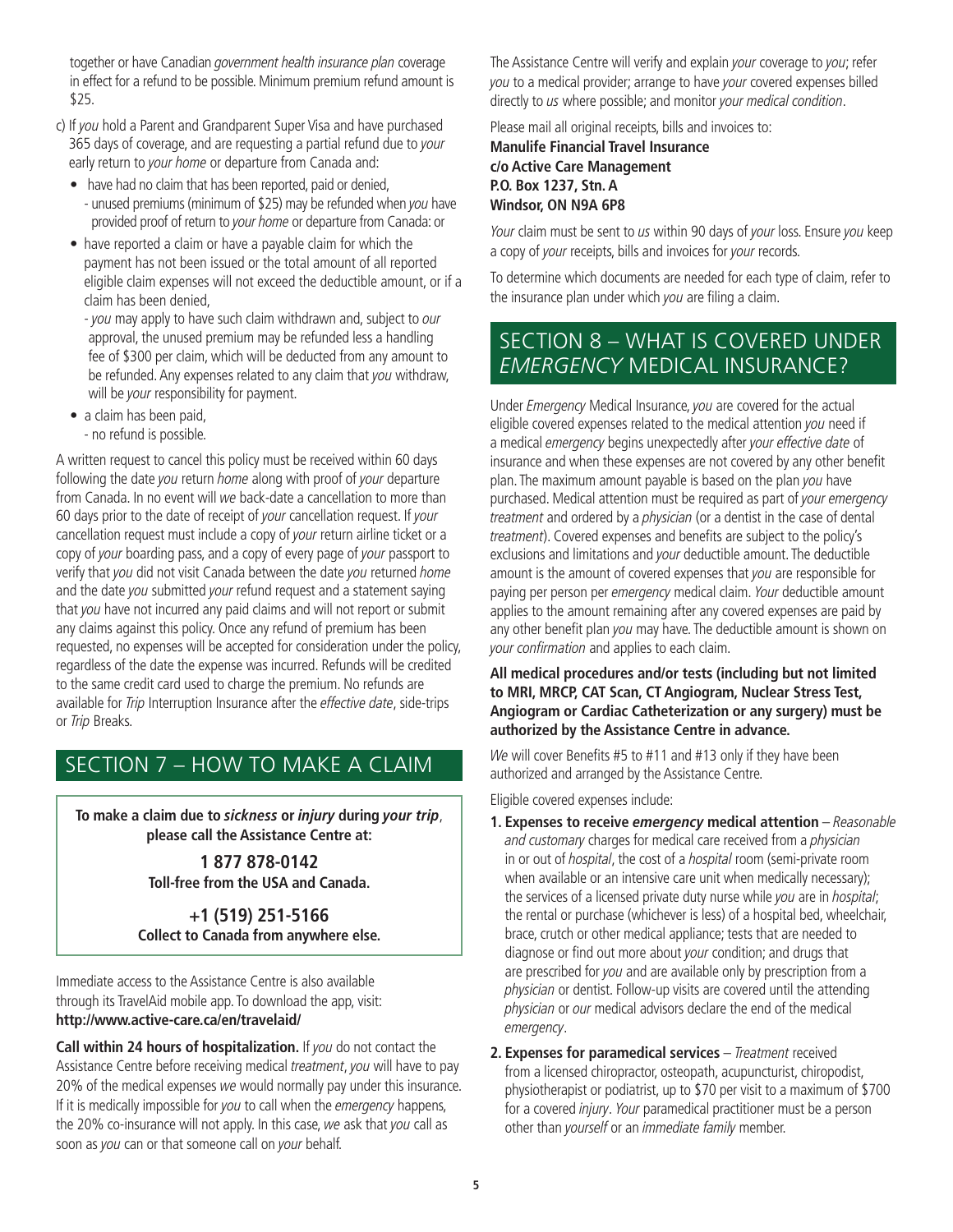- **3. Expenses for ambulance transportation** Reasonable and customary charges for local licensed ground ambulance service to transport you to the nearest appropriate medical service provider in an emergency.
- **4. Expenses for emergency dental treatment** If you need dental treatment in an emergency, we will pay:
	- up to \$300 for the relief of dental pain; or
	- if you suffer from an accidental blow to the mouth, up to \$4,000 to repair or replace your natural or permanently attached artificial teeth.
- **5. Expenses related to your death** If you die during your trip from an emergency covered under this insurance, we will reimburse your estate for:
	- up to \$3,000 to have your body prepared where you die and the cost of the standard transportation container normally used by the airline, plus the return home of your body; or
	- up to \$3,000 to have your body prepared and the cost of a standard burial container, plus up to \$3,000 for your burial where you die; or
	- up to \$3,000 to cremate your body where you die, plus the return home of your ashes.

In addition, if someone is legally required to identify your body and must travel to the place of your death, we will pay the return economy class airfare via the most cost-effective itinerary for that person, as well as up to \$300 for that person's hotel and meal expenses. We will also cover that person for up to 72 hours under the same Emergency Medical Insurance Plan purchased by you.

- **6. Expenses to bring you home** If your treating physician recommends that you return home because of your emergency or if our medical advisors recommend that you return home after your emergency treatment, we will pay for one or more of the following:
	- the extra cost of an economy class airfare via the most cost-effective itinerary;
	- a stretcher airfare on a commercial flight via the most cost-effective itinerary, if a stretcher is medically necessary;
	- the return economy class airfare of a qualified medical attendant via the most cost-effective itinerary to accompany you, and the attendant's reasonable fees and expenses, if this is medically necessary or required by the airline; or
	- the cost of air ambulance transportation, if it is medically necessary.
- **7. Extra expenses for meals, hotel, phone calls and taxi** If a medical emergency prevents you or your travel companion from returning *home* as originally planned, or if your emergency medical treatment or that of your travel companion requires your transfer to a location that is different from your original destination, we will reimburse you up to \$150 per day to a maximum of \$1,500 for your extra hotel, meals, essential calls and taxi fares. We will only pay for these expenses if you have actually paid for them.
- **8. Expenses to bring someone to your bedside** If you are travelling alone and are admitted to a hospital for five (5) days or more because of a medical emergency, we will pay up to \$3,000 for the return economy class airfare via the most cost-effective itinerary for one immediate family member or one close friend to be with you. We will also pay up to \$500 for that person's hotel and meals and cover him/her under the same *Emergency* Medical Insurance Plan purchased by you, until you are medically fit to return home.
- **9. Expenses for childcare** If you are admitted to *hospital*, we will cover the expenses for an attendant to provide childcare services when

such service is required. The attendant must be a person other than the child's parent, member of the immediate family, your travel companion, or the person whose guest you are during the trip. We will reimburse you up to \$100 per day to a maximum of \$300 per trip. The child(ren) must have been under your care during your trip.

- **10. Expenses to return children under your care** If you are admitted to *hospital* for more than 24 hours or must return *home* because of an emergency, we will pay for the extra cost of the children's economy class airfare home via the most cost-effective itinerary and the return economy class airfare via the most costeffective itinerary for a qualified escort when the airline requires it. The children must have been under your care during your trip and covered under this policy.
- **11. Expenses to return** *your* **travel companion –** We will cover the extra cost of one-way economy class airfare via the most costeffective itinerary, to return your travel companion (one person who is travelling with you at the time of your emergency and insured under our travel insurance plan) home, if you are repatriated or evacuated under Benefit #5 or 6 above.
- **12. Hospital allowance** If you are hospitalized for more than 72 hours, we will reimburse up to \$100 for each 24-hour period to a maximum of \$300 for telephone and television out-of-pocket expenses incurred by you when hospitalized. Expenses must be supported by original receipts.
- **13. Trip break** If you have requested and received prior approval from our Assistance Centre, you may return home without terminating your coverage. Your coverage will be suspended but will not terminate after you leave Canada and while you are home. Your suspension of coverage will end and your coverage will be reinstated when you arrive in Canada. There will be no refund of premium for any of the days during your return home.

### **WHAT IS NOT COVERED UNDER EMERGENCY MEDICAL INSURANCE?**

### **We will not pay any expenses or benefits relating directly or indirectly to:**

**1.** Any sickness that manifests during the waiting period even if related expenses are incurred after the waiting period.

### **2. For Plan A –**

- a) any medical condition, diagnosed or undiagnosed, which existed or for which you sought or received medical advice, consultation or investigation, or for which treatment was required or recommended by a *physician*, within the 180 days prior to the effective date;
- b) any heart condition if, in the 180 days before the effective date, you required any form of nitroglycerine for the relief of angina pain; and/or
- c) any lung condition if, in the 180 days before the effective date, you required treatment with oxygen or Prednisone for a lung condition.

### **3. For Plan B –**

- a) a pre-existing condition that is not stable in the 180 days before the effective date of insurance;
- b) any heart condition if, in the 180 days before the effective date, you required any form of nitroglycerine for the relief of angina pain; and/or
- c) any lung condition if, in the 180 days before the effective date, you required treatment with oxygen or Prednisone for a lung condition.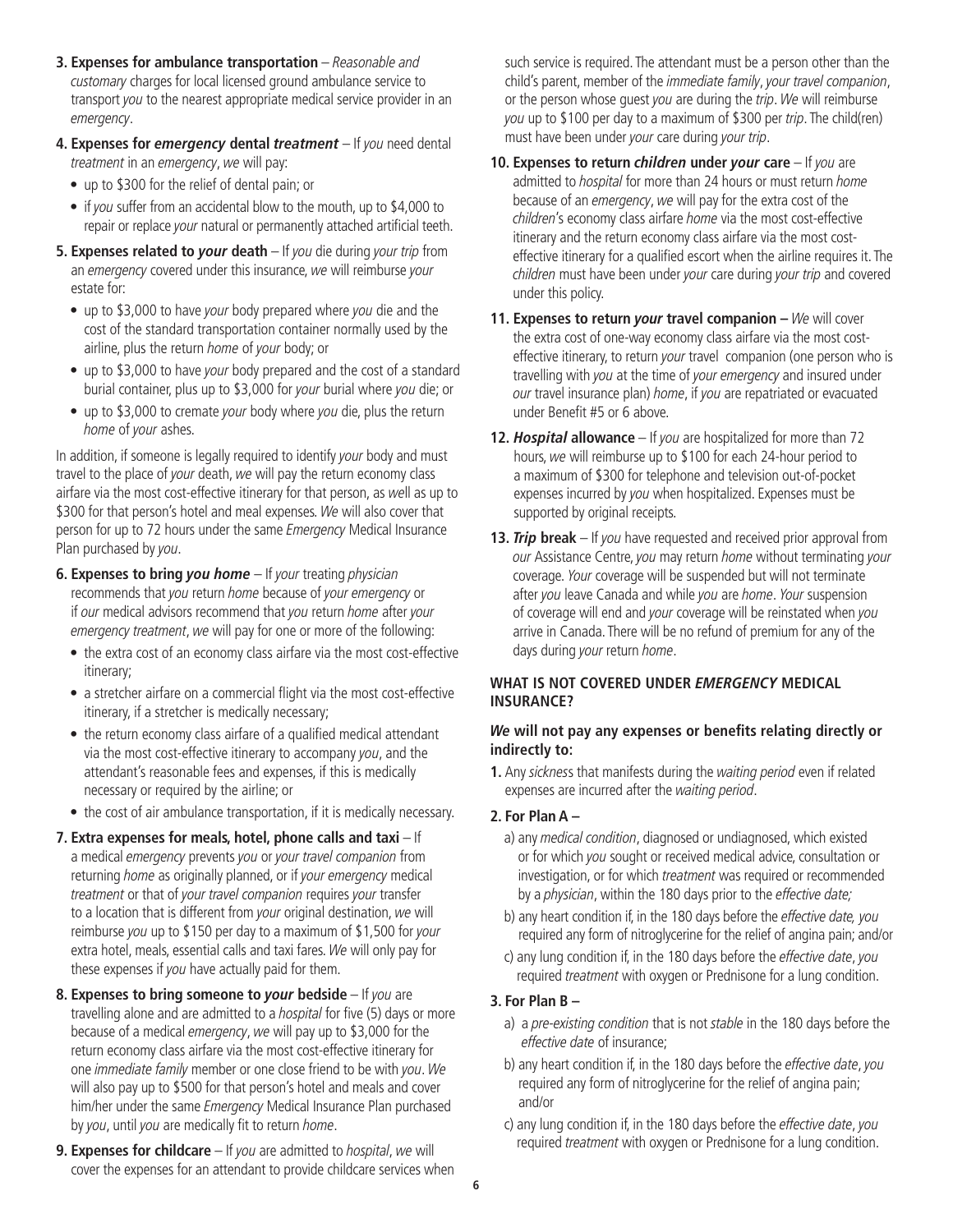- **4.** Expenses for a pre-existing condition for which you were hospitalized either more than once, or for at least two (2) consecutive days, in the 12-month period before your effective date of insurance.
- **5.** Covered expenses that exceed the reasonable and customary charges that normally apply where the medical emergency occurs.
- **6.** Covered expenses that exceed the maximum insured amount available under the plan you have purchased.
- **7.** Any expenses or benefits if the information provided on the application for insurance is not truthful and accurate or you did not meet the eligibility requirements under this coverage.
- **8.** Covered expenses that exceed 80% of those we would normally pay under this insurance, if you do not contact the Assistance Centre within 24 hours of hospitalization, unless your medical condition makes it medically impossible for you to call (in that case, the 20% co-insurance does not apply).
- **9.** Any *treatment* that is not for an emergency.
- **10.** Continued treatment of a medical condition when you have already received emergency treatment for that condition during your trip, if our medical advisors determine that the medical emergency has ended.
- **11.** Magnetic resonance imaging (MRI), computerized axial tomography (CAT) scans, sonograms, ultrasounds or biopsies, cardiac catheterization, angioplasty and/or cardiovascular surgery including any associated diagnostic test(s) or charges unless approved in advance by the Assistance Centre prior to being performed. All surgery must be authorized by the Assistance Centre prior to being performed except in extreme circumstances where surgery is performed on an emergency basis immediately upon admission to hospital.
- **12.** A medical condition:
	- when you knew, before you left home, or before the effective date of coverage, that you would need or be required to seek treatment for that medical condition during your trip; and/or
	- for which it was reasonable to expect before you left home or before your effective date of coverage, that you would need treatment during your trip; and/or
	- for which future investigation or *treatment* was planned before you left home; and/or
	- which produced symptoms that would have caused an ordinarily prudent person to seek treatment in the 3 months before leaving home; and/or
	- that had caused your physician to advise you not to travel.
- **13.** Any emergency and non-emergency medical services for any *injury* that occurred or sickness that started or was treated during any trip break (Benefit #13) that you have taken or after the number of days permitted for your side-trip outside of Canada.
- 14. An emergency resulting from mountain climbing requiring the use of specialized equipment, including carabiners, crampons, pick axes, anchors, bolts and lead-rope or top-rope anchoring equipment to ascend or descend a mountain; rock-climbing; parachuting, skydiving, hang-gliding or using any other air-supported sporting device; participating in a motorized speed contest; or your professional participation in a sport, snorkeling or scuba-diving when that sport, snorkeling or scuba-diving is your principal paid occupation.
- **15.** Self-inflicted injuries, unless medical evidence establishes that the injuries are related to a mental health illness.
- **17.** Not following a recommended or prescribed therapy or *treatment*.
- **18.** Any loss, injury or death related to intoxication, the misuse, abuse, overdose, or chemical dependence on medication, drugs, alcohol or other intoxicant.
- **19.** Any loss resulting from your minor mental or emotional disorder.
- **20.** a) Your routine prenatal care; b) your pregnancy or childbirth or complications thereof when they happen in the 9 weeks before or after the expected date of delivery; c) your child born during your trip.
- **21.** For insured children under 2 years of age, any medical condition related to a birth defect.
- **22.** Any benefit that must be authorized or arranged in advance by the Assistance Centre when it has given no authorization or made no arrangement for that benefit.
- 23. Any emergency that occurs or recurs after our medical advisors recommend that you return home following your emergency treatment, and you choose not to.
- 24. Any death or *injury* sustained while piloting an aircraft, learning to pilot an aircraft or acting as a member of an aircraft crew.
- **25.** For consecutive policies with no interruption in coverage and policy extensions: any medical condition which first appeared, was diagnosed or for which you received medical treatment, after the scheduled *departure date* and prior to the *effective date* of the subsequent policy or insurance extension.
- 26. Any follow-up visits outside Canada when the emergency occurred in Canada.
- **27.** Any medical condition you contract or suffer in a specific country, region, or city when a Government of Canada Travel Advisory, issued before your departure to that country, region, or city advises Canadians to avoid all or non-essential travel to that specific country, region or city. In this exclusion, "medical condition" is limited, related or due to the reason for the Travel Advisory.
- **28.** Any act of war or act of terrorism.

#### **If you are making a claim under this benefit, we will need:**

- original receipts for all bills and invoices;
- proof of payment made by you and/or by any other benefit plan;
- medical records including complete diagnosis by the attending physician or documentation by the hospital, which must support that the treatment was medically necessary;
- proof of the accident if you are submitting a claim for dental expenses resulting from an accident;
- proof of travel dates for side-trips outside Canada; and
- a copy of your ticket and passport confirming travel dates and entry into Canada.

### SECTION 9 – WHAT IS COVERED UNDER TRAVEL ACCIDENT INSURANCE?

We will pay up to the maximum according to the following schedule for loss of life, limb or sight resulting directly from an *injury*:

**1.** Up to \$50,000 if an injury causes you to die, to become completely and permanently blind in both eyes, or to have two of your limbs fully severed above your wrist or ankle joints, within 365 days of the accident.

**16.** Committing or attempting to commit a criminal act.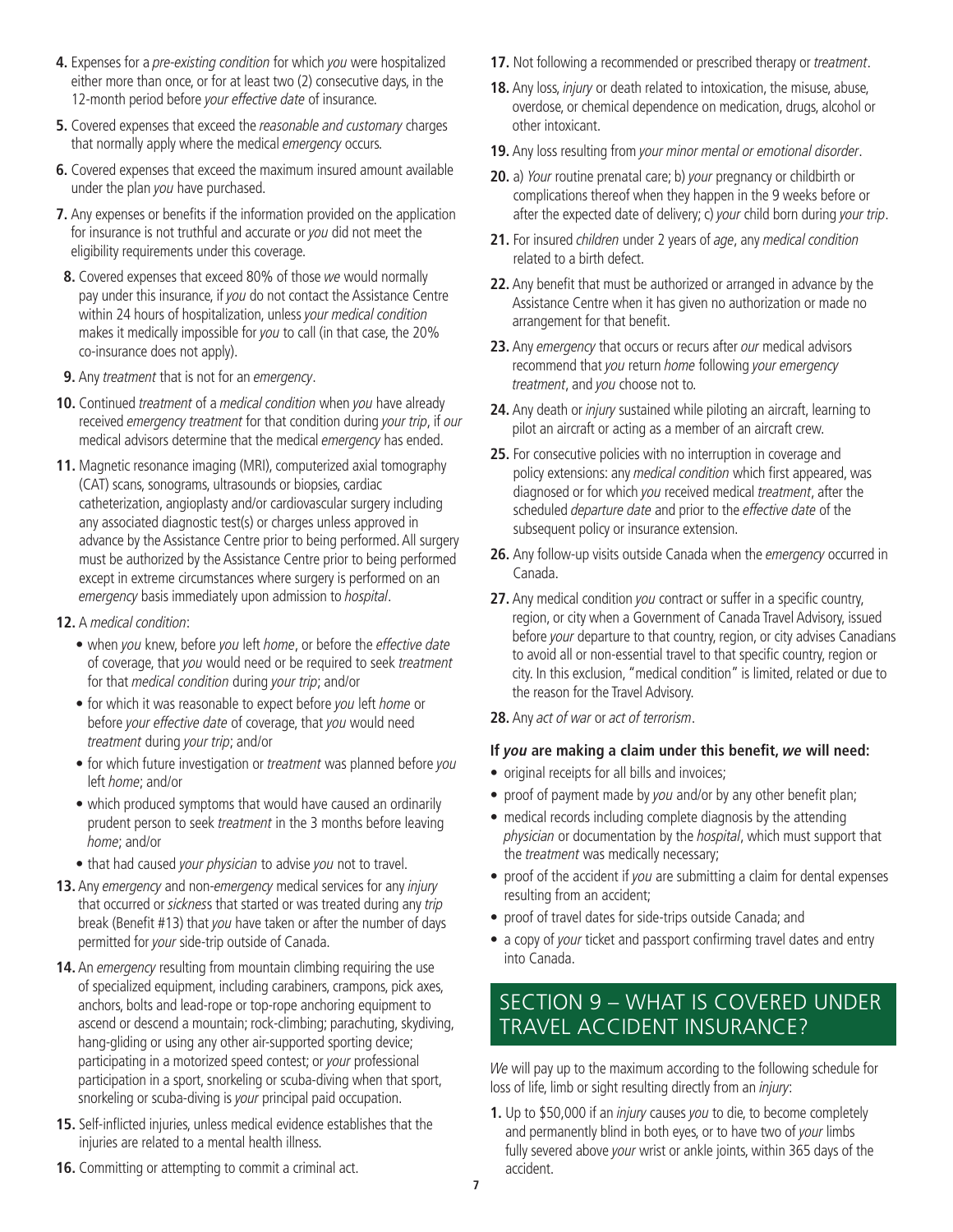- **2.** Up to \$25,000 if an injury causes you to become completely and permanently blind in one eye, or to have one of your limbs fully severed above a wrist or ankle joint, within 365 days of the accident.
- **3.** If you have more than one injury during your trip, we will pay the applicable insured sum only for the one accident that entitles you to the largest benefit amount.

#### WHAT IS NOT COVERED UNDER TRAVEL ACCIDENT **INSURANCE?**

Under Travel Accident Insurance, we will not cover expenses or benefits if your death or *injury* results directly or indirectly from:

- **1.** Mountain climbing requiring the use of specialized equipment, including carabiners, crampons, pick axes, anchors, bolts and lead-rope or top-rope anchoring equipment to ascend or descend a mountain; rock-climbing; parachuting, skydiving, hang-gliding or using any other air-supported sporting device; participating in a motorized speed contest; or your professional participation in a sport, snorkeling or scuba-diving when that sport, snorkeling or scuba-diving is your principal paid occupation.
- **2.** Your self inflicted injury unless medical evidence establishes that the injuries are related to a mental health illness.
- **3.** Not following a recommended or prescribed therapy or *treatment*.
- **4.** Any loss, injury or death related to intoxication, the misuse, abuse, overdose, or chemical dependence on medication, drugs, alcohol or other intoxicant.
- **5.** Any loss resulting from your minor mental or emotional disorder.
- **6.** Piloting an aircraft, learning to pilot an aircraft, or acting as a member of an aircraft crew.
- **7.** A criminal act or an attempt to commit such an act by you or your beneficiary.
- **8.** A sickness or disease, even if the proximate cause of its activation or reactivation is the result of an *injury*.
- **9.** Any act of war or act of terrorism.
- **10.** Any medical condition you contract or suffer in a specific country, region, or city when a Government of Canada Travel Advisory, issued before your departure to that country, region, or city advises Canadians to avoid all or non-essential travel to that specific country, region or city. In this exclusion, "medical condition" is limited, related or due to the reason for the Travel Advisory.

#### **If you are making a claim under Travel Accident Insurance, the following conditions apply:**

- **1.** If your body is not found within 12 months of the accident, we will presume that you died as a result of your injuries.
- **2.** If a claim is made under this insurance, we will need:
	- a) a police, autopsy or coroner's report;
	- b) medical records; and
	- c) a death certificate, as applicable.

### SECTION 10 – WHAT IS COVERED UNDER OPTIONAL *TRIP* INTERRUPTION INSURANCE?

Trip Interruption Insurance is an optional plan that provides coverage for an individual trip. If your trip is interrupted due to a covered event that occurs under this insurance, we will pay up to a maximum of \$1,500 for single coverage, or \$5,000 for family coverage for:

**1.** a) the prepaid portion of your trip that is non-refundable and non-transferable to another travel date, except prepaid unused transportation home; or

b) your additional and unplanned hotel and meal expenses, your essential phone calls and taxi fares to a maximum of \$300 per day for up to two (2) days when no earlier transportation arrangements are available; and/or

c) your one-way economy class airfare via the most cost-effective itinerary to return you home.

**2.** Events covered after you arrive in Canada from home include:

a) your or your travel companion's emergency medical condition or death;

b) your or your travel companion's immediate family member's emergency medical condition or death;

c) emergency hospitalization or death of the person whose guest you are during your trip.

### **WHAT IS NOT COVERED UNDER OPTIONAL TRIP INTERRUPTION INSURANCE?**

Under Trip Interruption Insurance, we will not cover expenses resulting directly or indirectly from:

- **1.** A medical condition related to a covered event, if the medical condition was not stable in the three (3) months before the effective date of insurance.
- **2.** An event which, at the effective date of this insurance, you or your travel companion knew, or it was reasonable to expect, may eventually prevent you from completing your trip.
- **3.** The medical condition or death of a person who is ill when the purpose of your trip is to visit that person.
- **4.** Travel arrangements for which no premium was paid before departure from your home.
- **5.** Any loss resulting from your minor mental or emotional disorder.
- **6.** Your self inflicted injury unless medical evidence establishes that the injuries are related to a mental health illness.
- **7.** Committing or attempting to commit a criminal act.
- **8.** Not following a recommended or prescribed therapy or treatment.
- **9.** Any loss, injury or death related to intoxication, the misuse, abuse, overdose, or chemical dependence on medication, drugs, alcohol or other intoxicant.
- **10.** a) Routine prenatal care; b) pregnancy or childbirth or complications of pregnancy or childbirth occurring in the 9 weeks before or after the expected date of delivery; or c) a child who is born after you leave home.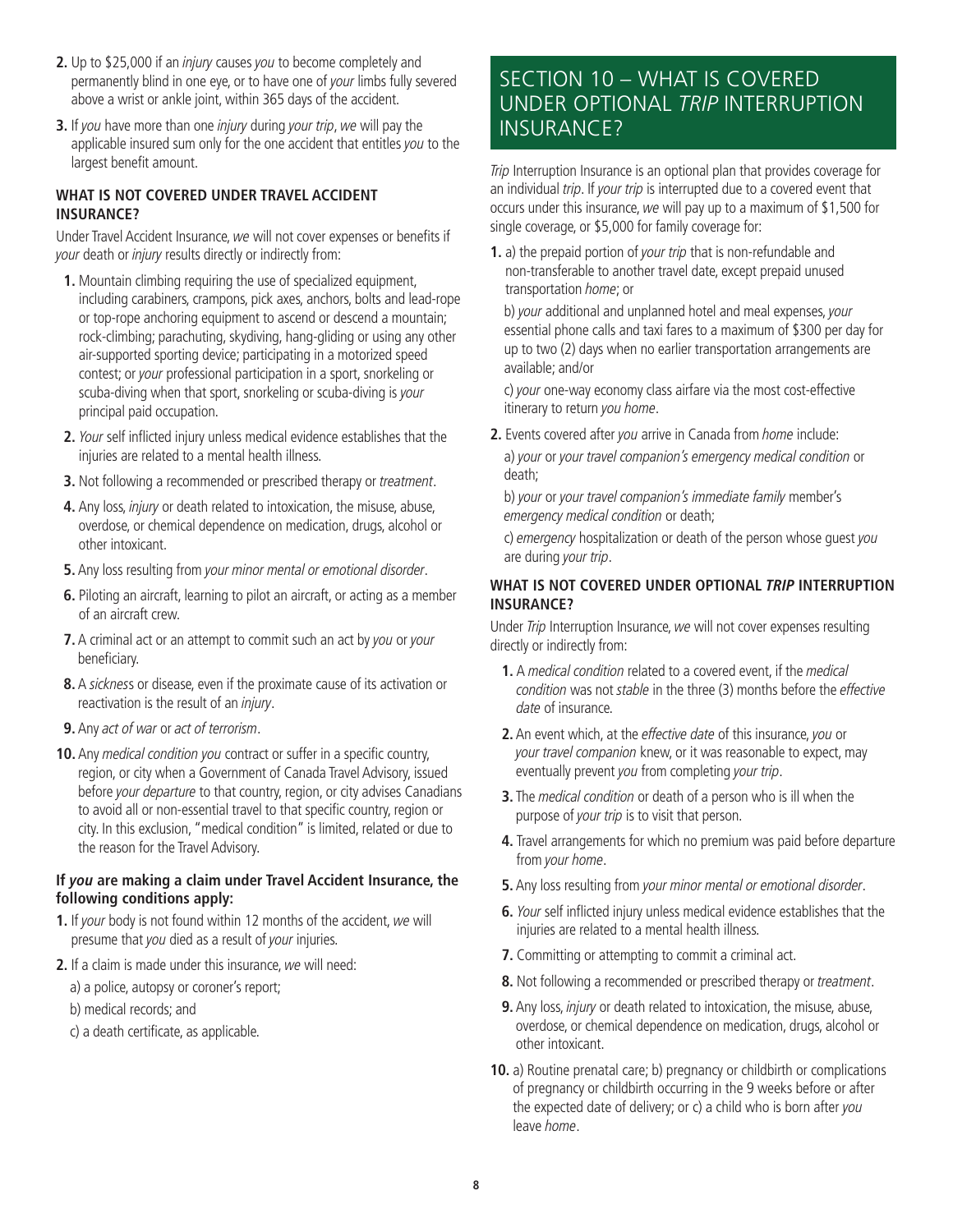- **11.** A medical condition :
	- when you knew, before you left home, or before the effective date of coverage, that you would need or be required to seek treatment for that medical condition during your trip; and/or
	- for which it was reasonable to expect before you left home that you would need treatment during your trip; and/or
	- for which future investigation or treatment was planned before you left home; and/or
	- which produced symptoms that would have caused an ordinarily prudent person to seek treatment in the three (3) months before leaving home; and/or
	- that had caused your physician to advise you not to travel.
- **12.** The failure of any travel supplier through which you have contracted to supply services, or the failure of any travel agent, agency or broker to supply services.
- **13.** Any act of war or act of terrorism.

#### **If you are making a claim under Trip Interruption Insurance, the following conditions apply:**

- **1.** You must contact the Assistance Centre immediately or, at the latest, the business day following the cause of the interruption. Any delays in notifying the Assistance Centre will limit the benefit to the nonrefundable amount that would have been payable on the date the cause for claim occurred.
- **2.** We will need proof of the cause of the claim including a medical certificate completed by the attending physician and stating why travel was not possible as booked and, if applicable:
	- complete original unused transportation tickets and vouchers;
	- original passenger receipts for the new tickets purchased;
	- the original receipts for the travel arrangements paid in advance and for the extra hotel, meal, taxi and telephone expenses incurred by you;
	- any other invoice or receipt supporting the claim; and
	- the entire medical file of any person whose health or *medical* condition is the reason for your claim.

# SECTION 11 – WHAT ELSE DO *YOU* NEED TO KNOW?

This policy is issued on the basis of information provided in your application (including the medical questionnaire if required). Your entire contract with us consists of: this policy, your application for this policy (including the completed medical questionnaire if required), the confirmation issued in respect of that application, and any other amendments or endorsements resulting from extensions or top-ups of coverage. This insurance is void in the case of fraud or attempted fraud, or if you conceal or misrepresent any material fact in your application for this policy or extension of coverage under this policy.

The right of any person to designate persons to whom or for whose benefit insurance money is payable is restricted.

**Despite any other provisions of this contract, this contract is subject to the statutory conditions contained in the governing provincial statutes respecting contracts of accident and sickness insurance where your policy was issued.**

#### **Limitation of Liability**

Our liability under this policy is limited solely to the payment of eligible benefits, up to the maximum amount purchased, for any loss or expense. Neither we, upon making payment under this policy, nor our agents or administrators assume any responsibility for the availability, quality, results or outcome of any *treatment* or service, or your failure to obtain any treatment or service covered under the terms of this policy. The participation of the insurers is several and not joint and none of them will under any circumstances participate in the interest and liabilities of any of the others.

#### **Premium**

The required premium due and payable at the time of purchase will be determined according to the schedule of premium rates then in effect. Premium rates and policy terms and conditions are subject to change without prior notice.

Upon payment of premium, this document becomes a binding contract, provided it is accompanied by a confirmation upon which a contract number appears, and we have received your completed application (including the medical questionnaire if required) prior to your effective date.

If the premium is insufficient for the period of coverage selected, we will: charge and collect any underpayment; or shorten the policy period by written endorsement if an underpayment in premium cannot be collected. Coverage will not be in effect if the premium is not received, if a cheque is not honoured for any reason, if credit card charges are invalid or if no proof of your payment exists.

#### **How does this insurance work with other coverages that you may have?**

The insurance coverages outlined in this policy are second-payor plans. If there are other third-party liability, group or individual, basic or extended health insurance plans or contracts including any private or provincial or territorial auto insurance plans providing hospital, medical or therapeutic coverage or any other third-party liability insurance in force concurrently herewith, amounts payable hereunder are limited to those expenses incurred while away from home that are in excess of the amounts for which you are insured under such coverage.

If you are eligible, from any other insurer, for benefits similar to those provided under this insurance, the total benefits paid to you by all insurers cannot exceed your actual expenses. We will coordinate the payment of benefits with all insurers who provide you with benefits similar to those provided under this insurance, to a maximum of the largest amount specified by each insurer (except if your current or former employer provides you with an extended health insurance plan with a lifetime maximum coverage of \$50,000 or less).

In addition, we have full rights of subrogation. In the event of a payment of a claim under this policy, we will have the right to proceed, in your name, but at our expense, against third parties who may be responsible for giving rise to a claim under this policy. You will execute and deliver such documents as are necessary and cooperate fully with us to allow us to fully assert our rights. You will do nothing to prejudice such rights.

If you are insured under more than one policy underwritten by us, the total amount we will pay to you cannot exceed your actual expenses; and the maximum you are entitled to is the largest amount specified for the benefit in any one policy. If you are insured under more than one policy and the total amount of all accident insurance you have exceeds \$50,000, our aggregate liability will not exceed that amount, and any excess insurance will be void and the premiums paid for such excess insurance will be refunded.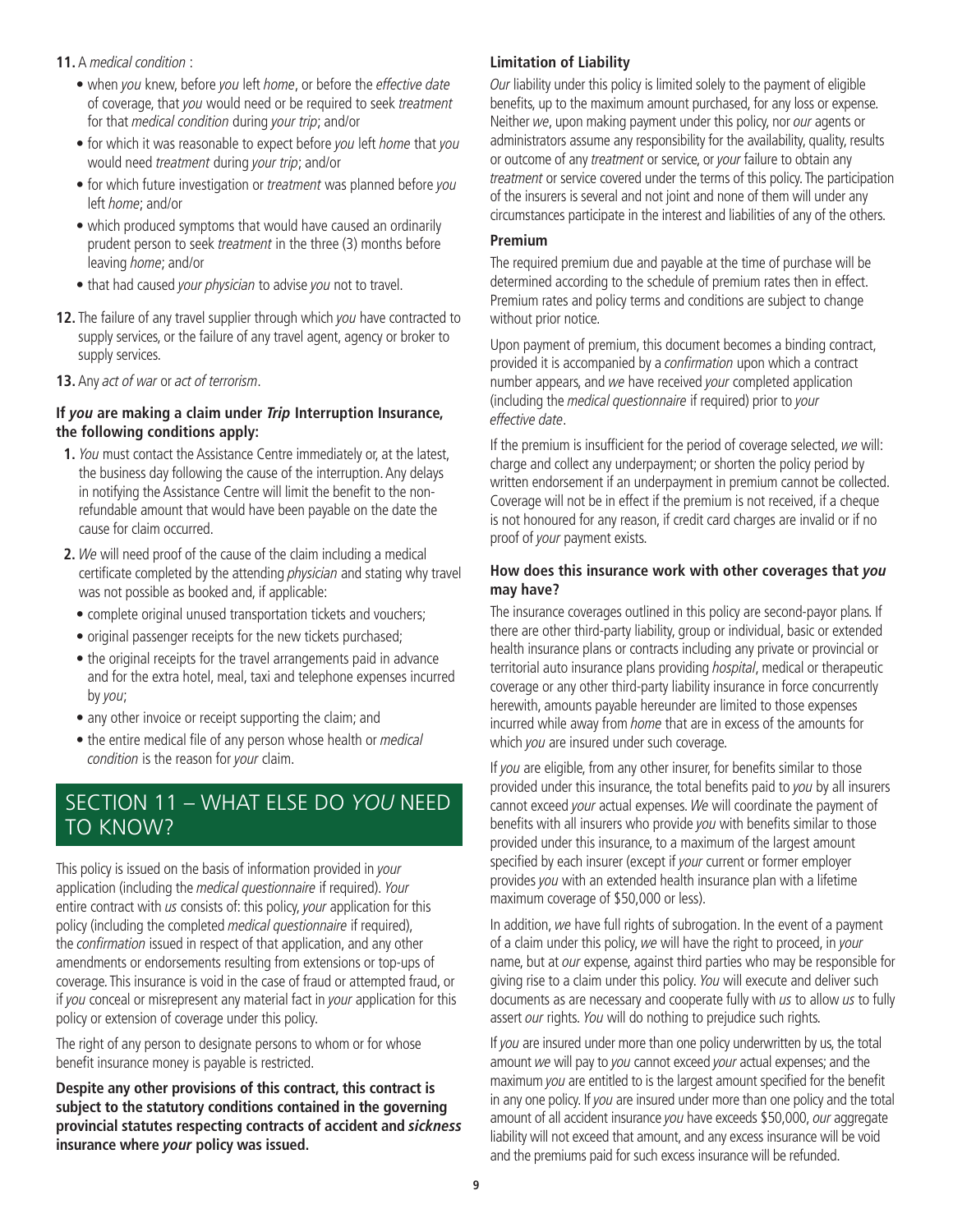#### **To whom will we pay your benefits if you have a claim?**

Except in the case of your death, we will pay the expenses covered under this insurance to you or the provider of the service. Any sum payable for loss of life will be payable to your estate. You must repay us any amount paid or authorized by us on your behalf if we determine that the amount is not payable under your policy. All amounts shown throughout this contract are in Canadian dollars. If currency conversion is necessary, we will use our exchange rate on the date you received the service outlined in your claim. We will not pay for any interest under this insurance.

#### **Is there anything else you should know if you have a claim?**

If you disagree with our claim decision, the matter may be submitted for judicial resolution under the applicable law(s) of the Canadian province or territory where your policy was issued.

Every action or proceeding against an insurer for the recovery of insurance money payable under this contract is absolutely barred unless commenced within the time set out in the Insurance Act, or in the Limitations Act, 2002 in Ontario or other applicable legislation.

To determine the validity of a claim under this policy, we may obtain and review medical records from your attending physician(s), including the records from your regular physician(s) at home. These records may be used to determine the validity of a claim, whether or not the contents of the medical records were made known to you before you incurred a claim under this policy. In addition, we have the right, and you shall afford us the opportunity, to have you medically examined when and as often as may reasonably be required while benefits are being claimed under this policy. If you die, we have the right to request an autopsy, if not prohibited by law.

### SECTION 12 – DEFINITIONS

#### **When italicized in this policy, the term:**

Act of terrorism means any activity that involves a threat to use or the actual use of violence or any dangerous or threatening act, or the use of force. Such act is directed against the general public, governments, organizations, properties or infrastructures, or electronic systems.

The intention of such activity is to:

- instill fear in the general public;
- disrupt the economy;
- intimidate, coerce or overthrow a government (whether that government is legal or illegal); and/or
- promote political, social, religious or economic objectives.

Act of war means hostile or warlike action whether declared or not, in a time of peace or war, whether initiated by a local government, foreign government or foreign group, civil unrest, insurrection, rebellion, or civil war.

**Activities of daily living** means eating, bathing, using the toilet, changing positions (including getting in and out of a bed or chair) and dressing.

Age means your age at your effective date of insurance.

**Change in medication** means the medication dosage, frequency, or type has been reduced, increased, or stopped, and/or new medication has been prescribed. The following is not considered a change in medication:

- a change from a brand-name drug to an equivalent generic drug of the same dosage;
- a routine adjustment in the dosage of your medication, as a result of your blood levels only, if you are taking Coumadin (warfarin) or insulin

and are required to have your blood levels tested on a regular basis, and your medical condition remains unchanged.

**Child, Children** means your unmarried, dependent son or daughter, who is travelling with you or joining you during your trip and is:

- at least 30 days of age but under 21 years of age; or
- any age who is mentally or physically disabled and dependent on you for support.

**Common carrier** means a conveyance (bus, taxi, train, boat, airplane or other vehicle) which is licensed, intended for and used to transport paying passengers.

**Confirmation** means this policy, the application for this policy, and any other documents confirming your insurance coverage once you have paid the required premium; and where applicable, includes the medical questionnaire and your trip arrangements. It may also include tickets or receipts issued by an airline, travel agent, tour operator, rental agency, cruise line or other accommodation or travel provider with whom you made arrangements for your trip.

**Departure date** means the date you leave home.

**Effective date** means the date on which your coverage begins. Your coverage starts on the later of:

- a) the effective date of insurance as shown on your confirmation; or
- b) the time and date you arrive in Canada from home. Except in the case of an *injury*, the applicable waiting period applies to all claims if you purchased insurance after your arrival in Canada.

When coverage is purchased prior to leaving home with an effective date equal to the date and time you are scheduled to arrive in Canada, coverage will also be provided with no additional premium during your uninterrupted flight directly to Canada. An uninterrupted flight can include a stop-over provided you do not leave the airport.

**Emergency** means an unforeseen sickness or injury that requires immediate treatment. An emergency no longer exists when the Assistance Centre indicates that the person is able to return to his or her province, territory of residence or country of permanent residence, or continue with the trip.

#### **Expiry date** means the earliest of:

- a. the date you leave Canada to return home;
- b. when your policy expires as shown in your confirmation;
- c. when you become a resident of a nursing home, home for the aged, or other long term care facility during your trip;
- d. 365 days after your effective date of insurance;
- e. the first day you become insured under a government health insurance plan. EXCEPTION: If you are a visitor to Canada with an IEC work permit, this policy will continue to provide eligible benefits that are not covered by your government health insurance plan.

At no additional premium, coverage includes the date and time you arrive home following an uninterrupted flight from Canada directly home, with no intention to return to Canada during your period of coverage under this insurance. An uninterrupted flight can include a stop-over provided you do not leave the airport.

**Government health insurance plan** means the health insurance coverage that a Canadian provincial or territorial government provides to its residents.

**Home** means your country of residence or origin; or your place of departure before arriving in Canada.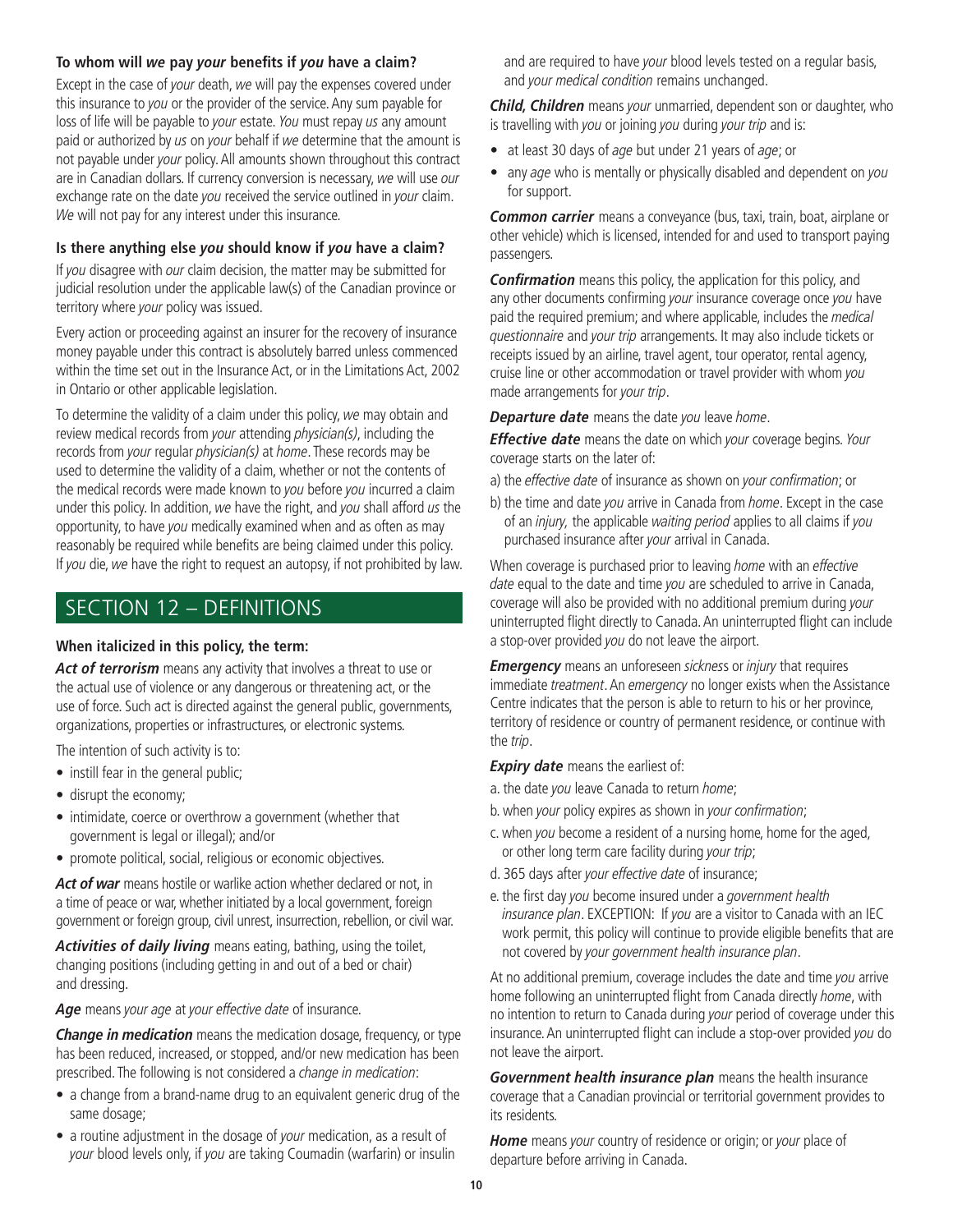**Hospital** means a facility that is licensed as a hospital where inpatients receive medical care and diagnostic and surgical services under the supervision of a staff of physicians with 24-hour care by registered nurses. A clinic, an extended or palliative care facility, a rehabilitation establishment, an addiction centre, a convalescent, rest or nursing home, home for the aged or health spa is not a hospital.

**Immediate family** means spouse, parent, legal quardian, step-parent, grandparent, grandchild, in-law, natural or adopted child, step-child, brother, sister, step-brother, step-sister, aunt, uncle, niece, nephew or cousin.

**Injury** means sudden bodily harm that is caused directly by external and solely accidental means. Under Travel Accident Insurance, the injury must also be independent of sickness or disease..

**Medical condition** means sickness, injury, disease, or symptom(s); complication of pregnancy within the first 31 weeks of pregnancy.

**Medical questionnaire** means all the medical questions that are included in the application for coverage under this policy.

**Minor mental or emotional disorder** means:

- having anxiety or panic attacks, or
- being in an emotional state or in a stressful situation.

A minor mental or emotional disorder is one where your treatment includes only minor tranquilizers or minor anti-anxiety medication (anxiolytics) or no prescribed medication at all.

**Physician** means a medical doctor who is duly licensed in the jurisdiction in which he/she operates and who gives medical care within the scope of his/her licensed authority. A physician must be a person other than yourself or a member of your immediate family.

**Pre-existing condition** means a medical condition that exists before your effective date of insurance.

**Reasonable and customary** means charges that do not exceed the standard fee of other providers of similar standing in the locality or geographical area when providing the same treatment of a similar sickness or injury.

**Sickness** means illness or disease, or any symptom related to that illness and/or disease.

**Spouse** means someone to whom one is legally married, or with whom one has been residing and who is publicly represented as a spouse.

**Stable** medical condition means that all of the following apply:

- there have not been any new symptoms; and
- existing symptoms have not become more frequent or severe; and
- a *physician* has not found that the *medical condition* has become worse; and
- no test findings have shown that the *medical condition* may be getting worse; and
- a *physician* has not provided, prescribed, or recommended any new medication, or any change in medication; and
- a *physician* has not provided, prescribed, or recommended any investigative testing, new treatment, or any change in treatment; and
- there has been no hospitalization or referral to a specialist or specialty clinic; and
- a *physician* has not advised referral to a specialty clinic or a specialist for further testing, and there has been no testing for which the results have not yet been received.

**Travel companion** means someone who shares trip arrangements with you on any one trip, up to a maximum of three (3) persons including you.

**Treatment** means hospitalization, prescribed medication (including prescribed as needed), medical, therapeutic, diagnostic or surgical procedure prescribed, performed or recommended by a licensed medical practitioner. IMPORTANT: Any reference to testing, tests, test results, or investigations excludes genetic tests. "Genetic test" means a test that analyzes DNA, RNA or chromosomes for purposes such as the prediction of disease or vertical transmission risks, or monitoring, diagnosis or prognosis.

**Trip** means the time between your effective date of insurance and expiry date.

**Waiting period** means the 48-hour period following and including your effective date of insurance if you purchase your policy:

- after the expiry date of an existing Manulife Visitor to Canada policy; or
- after you arrive in Canada.

The waiting period will be waived if you purchased this policy prior to the expiry date of an existing Visitors to Canada policy already issued by us, to take effect on the day following such expiry date, provided that there is no increase in the coverage amount or change in the Plan you select.

**We**, **us, our** means First North American Insurance Company (FNAIC) in connection with risk identified with  $\ddagger$  throughout this document, and Manulife in connection with all other coverages under this policy.

You, yourself, your means the person named as the insured on the confirmation for whom insurance coverage was applied and for whom the appropriate premium was received by us.

In this policy, words and terms denoting the singular shall be interpreted to mean the plural and vice versa, unless the context clearly indicates otherwise.

# SECTION 13 – NOTICE ON PRIVACY

**Your privacy matters.** We are committed to protecting the privacy of the information we receive about you in the course of providing the insurance you have chosen. While our employees need to have access to that information, we have taken measures to protect your privacy. We ensure that other professionals, with whom we work in giving you the services you need under your insurance, have done so as well. To find out more about how we protect your privacy, please read our Notice on Privacy and Confidentiality.

**Notice on Privacy and Confidentiality.** The specific and detailed information requested on the application form is required to process the application. To protect the confidentiality of this information, Manulife will establish a financial services file from which this information will be used to process the application, offer and administer services, and process claims. Access to this file will be restricted to those Manulife employees, mandataries, administrators or agents who are responsible for the assessment of risk (underwriting), marketing and administration of services and the investigation of claims, and to any other person you authorize or as authorized by law. These people, organizations and service providers may be in jurisdictions outside Canada, and subject to the laws of those foreign jurisdictions. Your file is secured in our offices or those of our administrator or agent. You may request to review the personal information it contains and make corrections by writing to: Privacy Officer, Manulife, P.O. Box 1602, Waterloo, ON N2J 4C6.